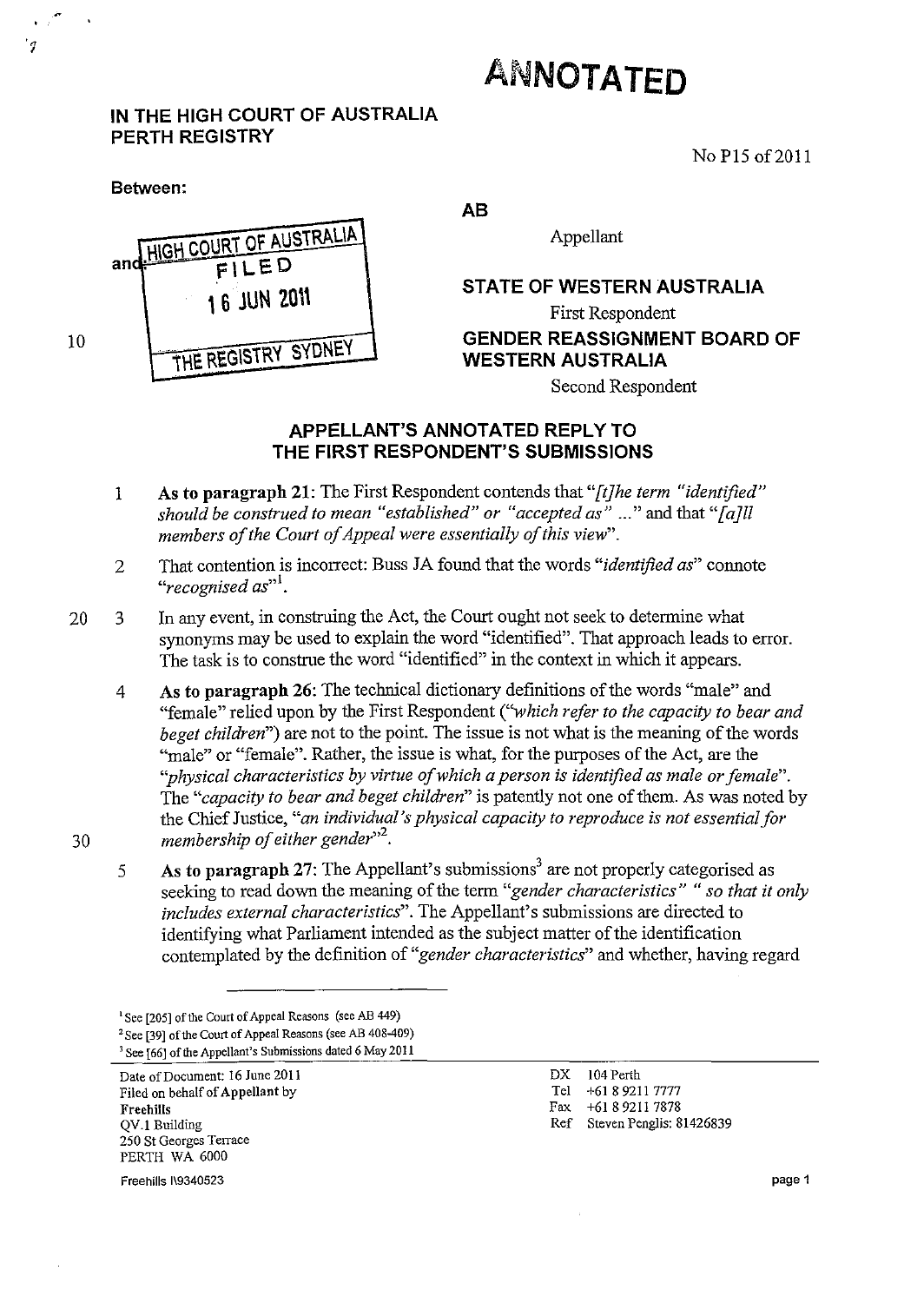to all the circumstances, Parliament intended that identification to include characteristics that can only be ascertained by an internal medical examination.

6 As to paragraph 28: As noted in the Appellant's primary submissions<sup>4</sup>, the Appellant agrees that the definition of *"gender characteristics"* does not refer to *"genitals"* and thus its meaning does not turn on the meaning of the word *"genitals"s.* It was the First Respondent who agitated the point before the Court of Appeal that certain dictionary definitions of *"genitals"* extended to include the internal reproductive organs. In particular, the First Respondent cast his second ground of appeal (on which he succeeded by majority) in terms of the Appellant not having the gender characteristics of a male as he *"retained the genitals which would cause the (Appellant) to be identified as a female,,6.* That is the context in which the debate about whether the word *"genitals"*  included the internal reproductive system arose. It is not something the Appellant raised.

7 Also, the first reason given by Buss JA was a consideration of another section of the Act so as to lut the proper construction of the expression *"gender characteristics"* into context<sup>7</sup>. His Honour stated that, "[t]he better view, in the context of the Act as a whole *including its purpose",* was that the word *"genitals"* was a reference to the external genitals<sup>8</sup>. If this is correct, it is relevant to giving context to the proper construction of the term *"gender characteristics"* and supports the Appellant's case. If it is not correct, then it is neutral to the construction exercise given that all that the definition of *"reassignment procedure"* requires is some alteration to the genitals (ie, it would be satisfied even if the only alterations were to the external genitals).

8 As to paragraph 29: The First Respondent's submissions are telling in their inability to properly respond to the second reason given by Buss JA. Not only does the First Respondent simply make bald assertions without any explanation or support for the same, but the explanations are inconsistent with the (majority) decision of the Court of Appeal. On the majority decision, there is no reason why *"artificial and non-functional internal organs"* need not be inserted. Moreover, the final sentence of the submission is wholly inconsistent with the majority decision which would require a female-to-male applicant having to undertake ( overseas) a medical procedure to insert an *"artificial and non-functional internal organ".* 

9 As to paragraph 30: The Appellant accepts that the fact that there are obvious biological limitations on the extent to which accepted medical and surgical procedures may alter a person's physical characteristics is not itself a reason to require that internal physical characteristics be disregarded. However, that is not what Buss JA said. First, his Honour referred to *"biological (or chromosomal) and physical limitations on the extent to which accepted medical and surgical procedures may alter a person's physical characteristics*<sup>39</sup> (emphasis added), stating that the purpose of the Act will be promoted by a construction of the terms *"gender characteristics"* and *''physical characteristics"*  which accepts that the fundamental disconformity inherent in gender dysphoria as between the person's psychiatric condition on the one hand and the person's external

 $^t$ 

10

20

30

40

<sup>&</sup>lt;sup>+</sup> See [52] of the Appellant's Submissions dated 6 May 2011

<sup>5</sup> See also [109] of the Court of Appeal Reasons per Martin *Cl* (see AB 428)

<sup>6</sup> See the First Respondent's Amended Grounds of Appeal dated 3 March 2010 (see AB 390-391)

<sup>&</sup>lt;sup>7</sup> See [198] of the Court of Appeal Reasons (see AB 448) and the definition of "reassignment procedure" in section 3 of the Act which refers to genitals.

s See [199] of the Court of Appeal Reasons (see AB 448)

<sup>9</sup> See [202] of the Court of Appeal Reasons (see AB 448)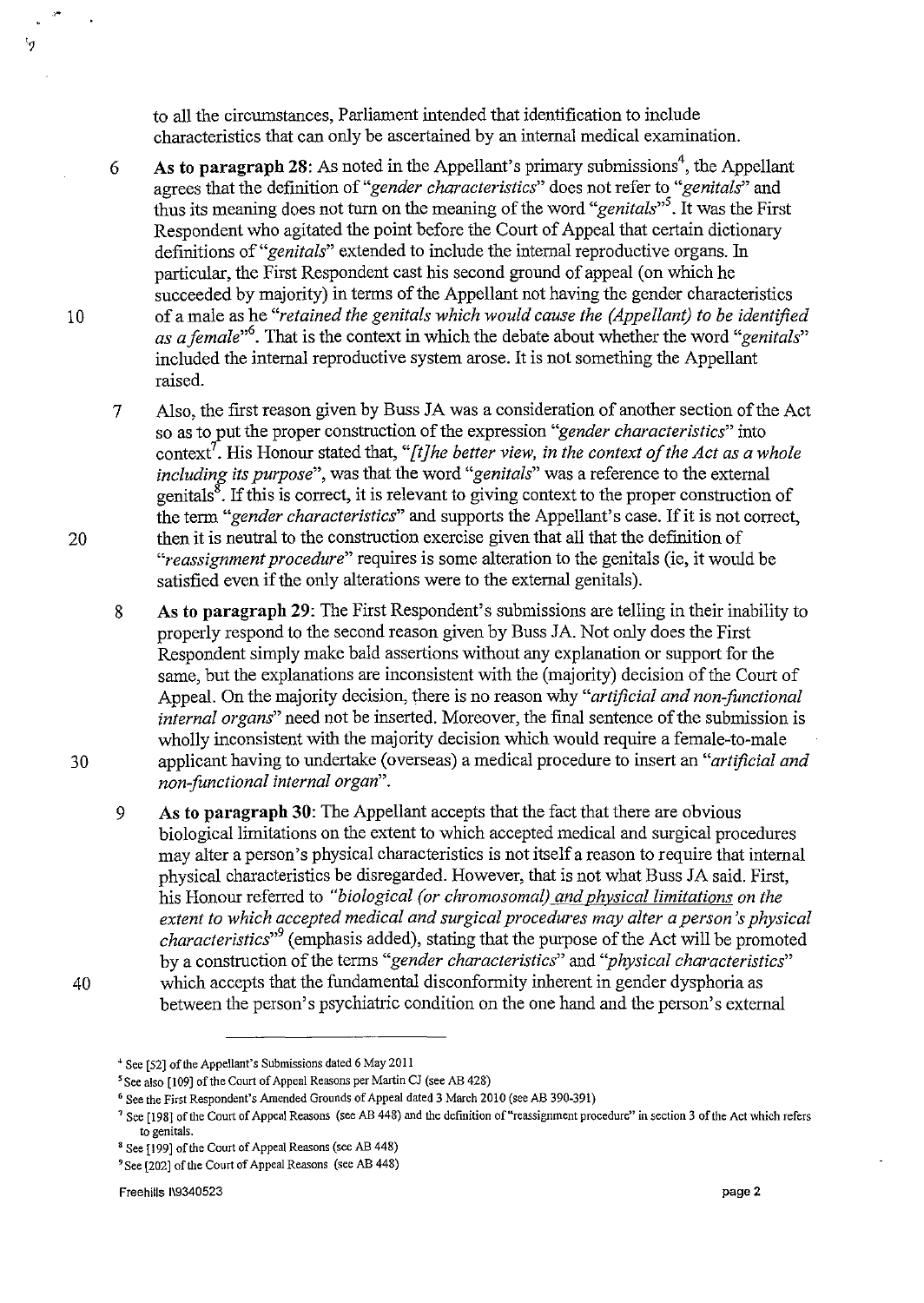physical characteristics on the other. His Honour said, *"[i}t is the person's external (and not his or her internal) physical characteristics which are apparent to other people, and most apparent to the person in question*<sup>10</sup>. What his Honour said in regard to a person's external physical characteristics being more susceptible to alteration by medical or surgical procedures was said in addition to that (hence the word *"also").* 

- 10 As to paragraphs 34 to 47: The Appellant accepts that, when it is said the legislative *"intention"* is to be ascertained, *"what is involved is the 'intention manifested' by the legislation"ll.* However, contrary to the submissions of the First Respondent, the legislative purpose identified by the First Respondent<sup>12</sup> is not the only legislative 10 purpose apparent from the text of the Act.
- 11 The Long Title of the Act<sup>13</sup> records that the purpose of the Act is *"to allow the reassignment of gender*" (emphasis added). Part 3 of the Act provides the mechanism by which that is to occur (ie, by the Board issuing a recognition certificate, in certain circumstances, to a person that has undergone a reassignment procedure). Furthermore, the Act expressly contemplates that *"reassignment procedure[s]"* would be carried out in Western Australia<sup>14</sup>. Accordingly, it is apparent from the text of the Act, that the legislation was intended to allow or enable persons who have undergone reassignment procedures in Western Australia to obtain a recognition certificate from the Second Respondent. These matters bear upon the construction of the identification 20 requirement<sup>15</sup>.
	- 12 To the extent that the construction of the Act preferred by the majority of the Court of Appeal requires an applicant to undergo surgery, that construction is plainly inconsistent with the legislative purpose described at [11] above, which is apparent from the text of the Act.
- 13 The legislative purpose expressed in the Long Title of the Act is reinforced in the second reading speech for the Bill which ultimately became the  $Act^{16}$ . Indeed, the second reading speech discloses a further legislative purpose of the Act. Parliament apparently took a humane approach based on relieving and alleviating "suffering". In these circumstances, Parliament must have intended that a person who has undergone 30 female-to-male *"reassignment procedure[s]"* may be entitled to the issue of a recognition certificate without recourse to surgery, and particularly without surgery which is not available in Australia.
	- 14 The legal and historical context of the Act provides further support for this contention. At the time that the Bill was introduced, each of New South Wales, the Northern Territory and the ACT had legislation in place providing for legal recognition of an applicant's reassigned gender. The legislation in each of those jurisdictions expressly required (and continues to require) that an applicant seeking legal recognition of their

'1

<sup>10</sup> See [203] of the Court of Appeal Reasons (see AB 448-449)

<sup>11</sup>*Saeed* v *Minister for Immigration and Citizenship* (2010) 241 CLR 252 at [33]-[34] (per French *Cl,* Gummow, Hayne, Crennan and Kiefel JJ) (applying *Wik Peoples v Queensland* (1996) 187 CLR 1 at 168-198 per Gummow J)

<sup>&</sup>lt;sup>12</sup> See [34] of the First Respondent's Submissions

<sup>&</sup>lt;sup>13</sup> The Long Title of the Act is reproduced at [6] of the First Respondent's Submissions

 $14$  See section 15(1)(a)(i) of the Act

<sup>&</sup>lt;sup>15</sup> Compare [34] of the First Respondent's Submissions

<sup>&</sup>lt;sup>16</sup> The second reading speech is set out at [181] of the Court of Appeal Reasons (see AB 444). Relevantly, it records that:

The purpose of this Bill is to enable persons who have undergone reassignment procedures to obtain a recognition certificate indicating that they have<br>undergone a reassignment procedure and are of the gender stated in the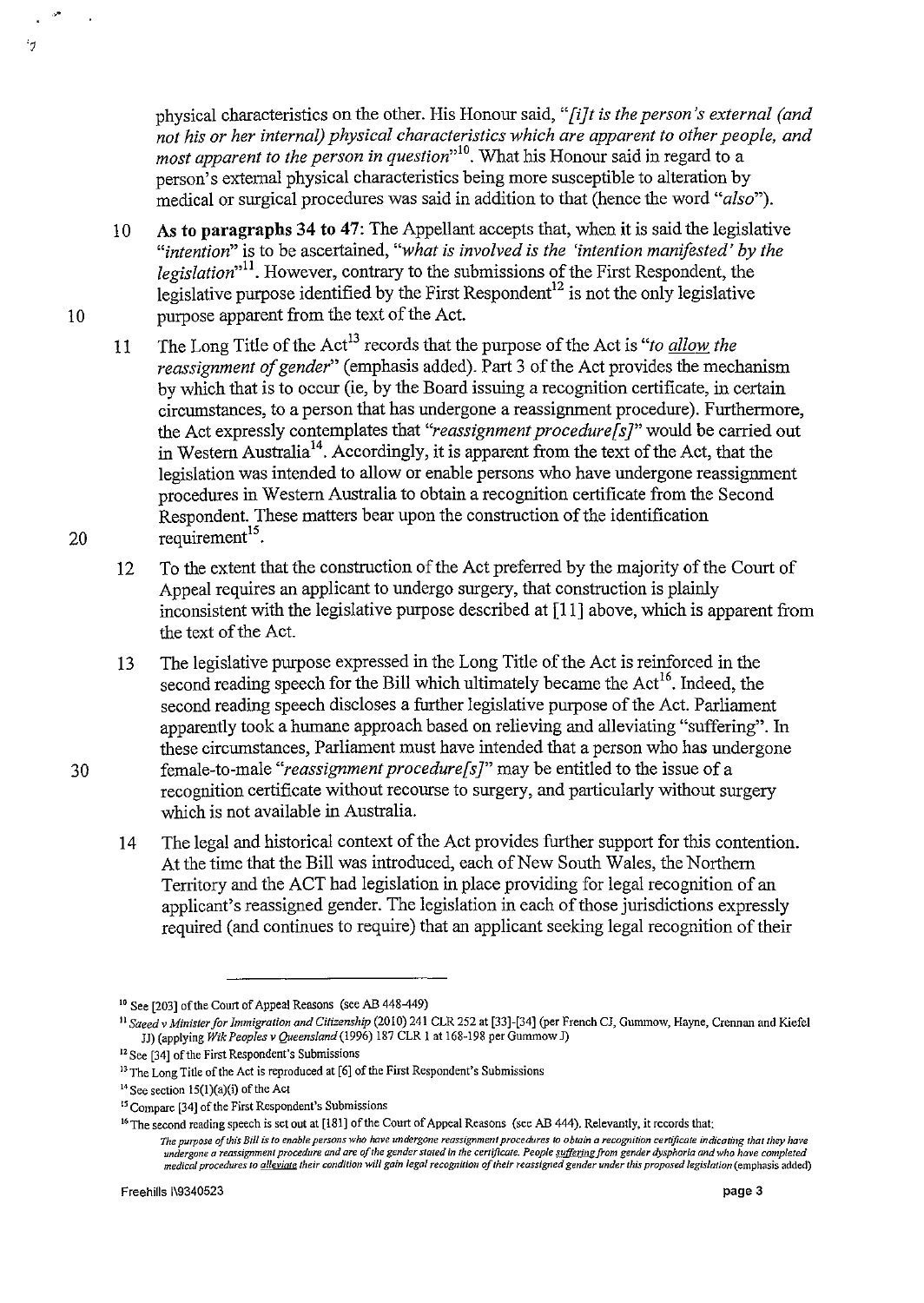gender reassignment must undergo a surgical procedure involving the alteration of a person's reproductive organs  $17$ .

- 15 The Western Australian Parliament chose to model its legislation on the *Sexual Reassignment Act* 1988 (SA). The South Australian legislation does not mandate surgery by expressly providing that medical procedures other than surgery may constitute a reassignment procedure  $18$ .
- 16 The Western Australian Parliament, in choosing to follow the approach taken in South Australia, must be taken to have intended that persons suffering from gender dysphoria (including male-to-female reassignees) could gain recognition of their reassigned 10 gender without recourse to surgery involving the alteration of a person's reproductive organs. As was noted by the State Administrative Tribunal, *"Parliament did not consider surgery a necessary step in order to acquire the gender characteristics by*  which to be identified as male or female"<sup>19</sup>.
	- 17 Thus, contrary to the position adopted by the First Respondent<sup>20</sup>, it is apparent that the Western Australian Parliament chose not to adopt what had traditionally been the line of demarcation established by the Courts as to when a person should be regarded as having changed their gender.
- 18 While one may speculate as to the possible legislative objectives why Parliament chose not to require surgical procedures be undertaken in each and every case, such objectives 20 may be discounted where there is nothing in the Act or the second reading speech to support the conclusion that the objectives were intended by Parliament<sup>21</sup>.
	- 19 As to paragraph 49: For the reasons advanced in the Appellant's primary submissions<sup>22</sup>, it is wrong to suggest that the construction adopted by the majority is not manifestly absurd or unreasonable. The construction has the effect of causing the Act to misfire with respect to female-to-male assignees.
- 20 Moreover, there is no inherent inconsistency between the purpose which can be drawn from the second reading speech and the words used by the Act. In accordance with the rules of construction laid down by this Honourable Court<sup>23</sup>, the words used by the Act and the purpose which can be drawn from the second reading speech are well capable of 30 co-existing in perfect harmony.
	- 21 As to paragraphs 66 to 75: The majority's construction of the Act does not just *"make it more difficult for a female-to-male applicant to obtain a registration certificate*<sup>324</sup>, it is a construction which simply means that on the present state of medical science in Australia, it will be impossible for female-to-male applicants to satisfy: hence the previous statement that the construction results in the Act misfiring with respect to such applicants $^{25}$ .

'1

<sup>17</sup> See Part SA of the *Births Deaths and Marriages Registration Act* 1995 (NSW): ss 32A and 32C; Part 4A of the *Births, Deaths and Marriages Registration Act* 1996 (NT): ss 28A and 28B; *Births Deaths and Marriages Registration Act* 1997 (ACT): ss 23 and 24.

<sup>&</sup>lt;sup>18</sup> See [117] of the SAT Reasons for Decision (see AB 372)

<sup>&</sup>lt;sup>19</sup> See [117] of the SAT Reasons for Decision (see AB 372)

<sup>&</sup>lt;sup>20</sup> See [35(f)] of the First Respondent's Submissions

<sup>21</sup> See [40] of the First Respondent's Submissions and [51] of the Appellant's Submissions

 $22$  See, in particular, [60] of the Appellant's Submissions dated 6 May 2011

<sup>&</sup>lt;sup>23</sup> See [36] and [37] of the Appellant's Submissions dated 6 May 2011

<sup>24</sup> See [72] the First Respondent's Submissions

<sup>&</sup>lt;sup>25</sup> See [20] of these Submissions